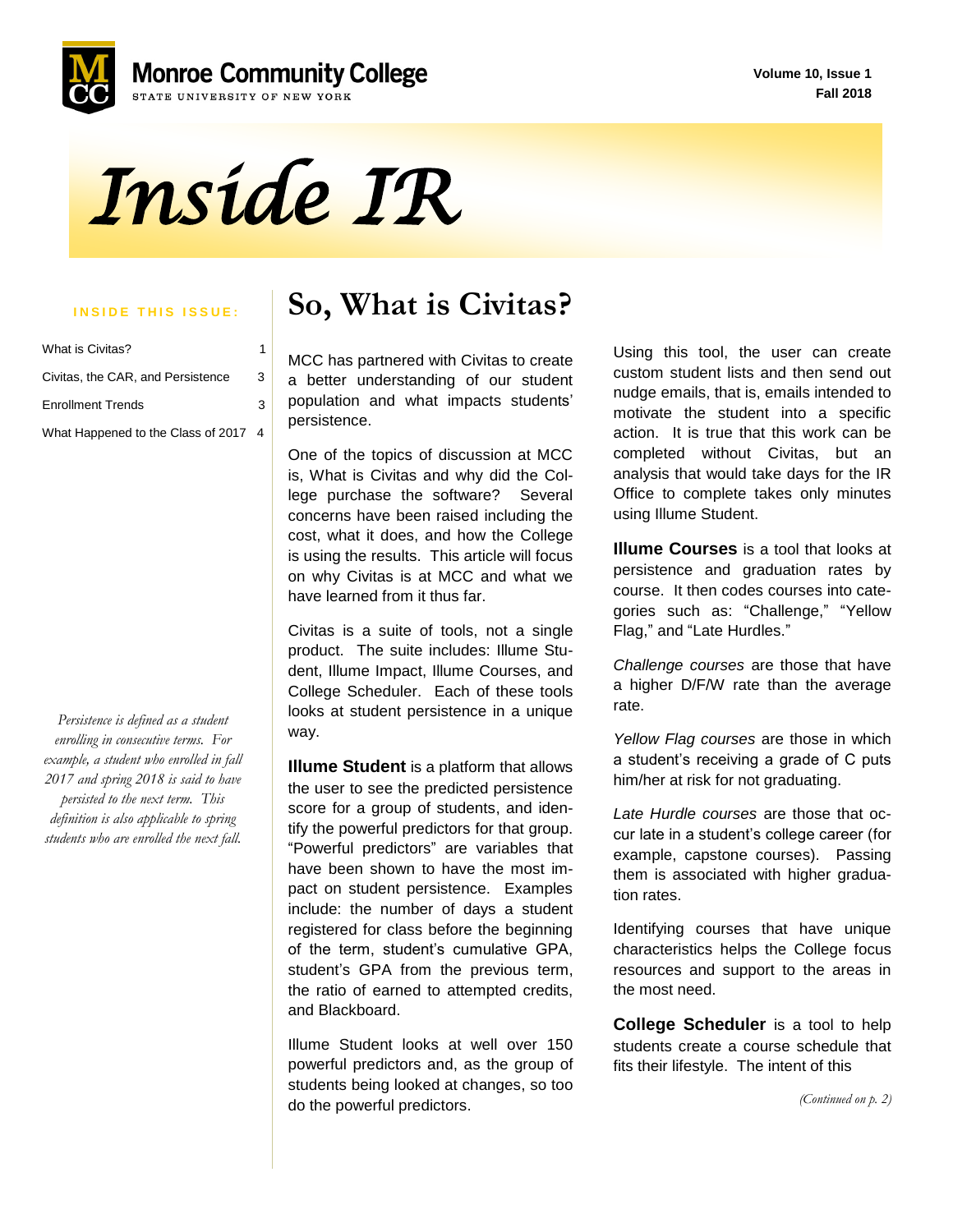product is to allow students to input times and days they are not available, and build a schedule around them.

 course demand. These are then used to The tool also tracks common times students are not available, and general help inform the Master Schedule as to what courses to offer and when.

**Illume Impact** allows the College to measure the impact of various initiatives on student persistence, controlling for extraneous variables. The goal is to com-

**Figure 1. Civitas Work Flow**

pare a student who participated in the initiative to someone who could have participated but didn't. Students are matched on a number of characteristics, and the results of the impact analysis can be attributed to the initiative itself.

Altogether, the Civitas suite of tools are giving MCC new insights into our students and helping to inform College initiatives in order to increase student success.

**Illume Courses** *is a tool that looks at persistence and graduation rates by course.*

**Illume Student** *allows the user to see the predicted persistence score for a group of students, and identify the powerful predictors for that group.* 

**College Scheduler** *is a tool to help students create a course schedule that fits their lifestyle. It also helps inform the Master Schedule as to what courses to offer and when.*

**Illume Impact** *allows the College to measure the impact of various initiatives on student persistence, controlling for extraneous variables.* 



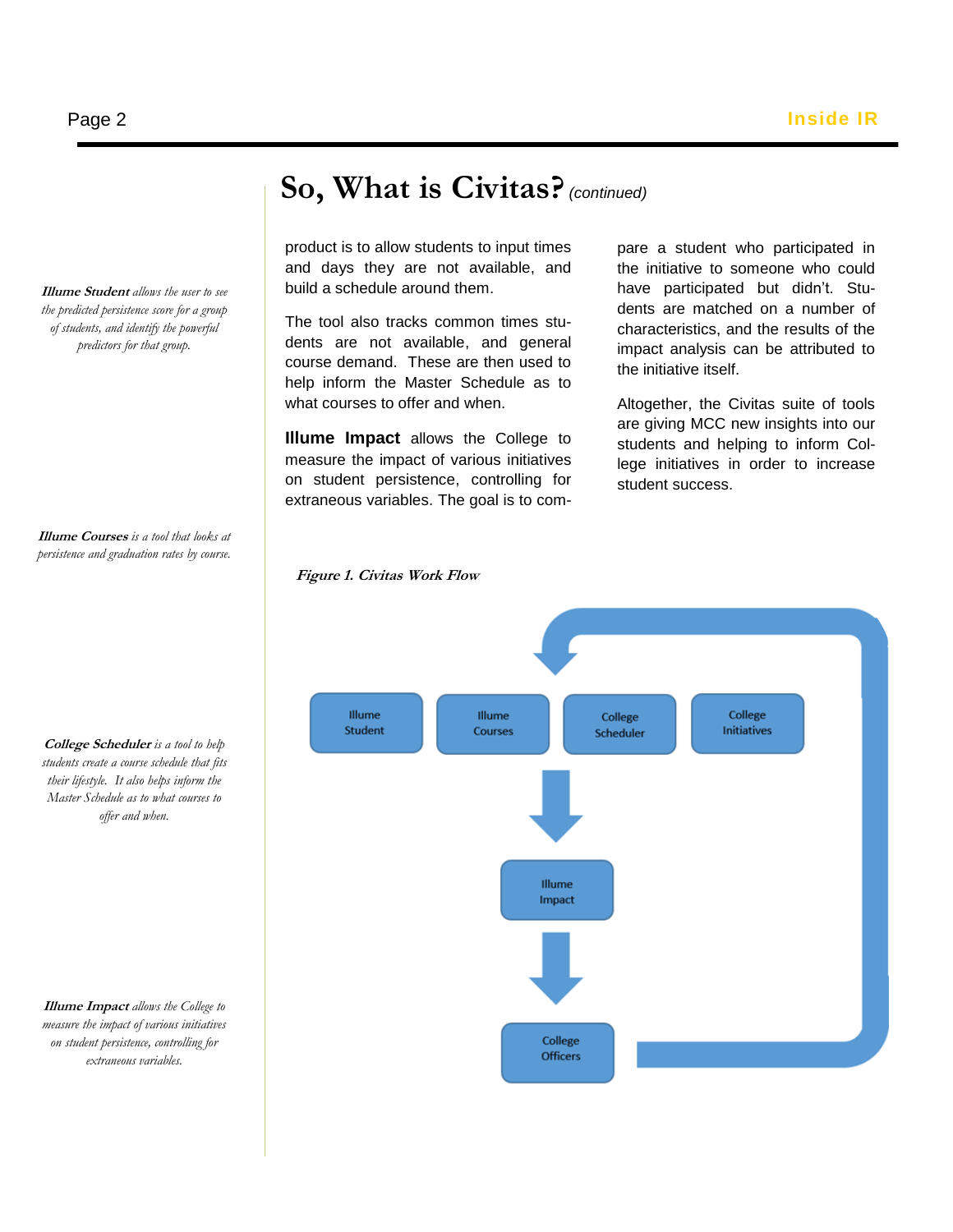**illume IMPACT** 

 $C$  Back

**CAR Impact** 

Fall 2013

STUDENT GROUP

Completed Terms: 0 Terms

Overall

# Using Civitas to Predict the CAR's Impact **on Persistence**

Impact by Student Group

Spring 2016

PERSISTENCE LIFT  $5.94\% + (-3.5\%$ 

 $7.64\% + / - 3.91$ 

Fall 2016

Fall 2015

P-<br>VALUE

 $< 0.01$ 

 $<0.01$ 

For a recent study, the IR Office utilized Civitas to determine whether a tutoring sidered a success.<br>program at the Center for Academic program at the Center for Academic Reading ("CAR") impacted persistence.

As shown in Figure 2, the program accounted for a 5.9% overall lift in persistence for students served from spring 2014 to spring 2017 (aggregated). Nationally, a 2.9% lift in persistence means that an initiative was successful.

Therefore, the CAR initiative was considered a success.

The CAR's tutoring program was especially beneficial for new students (7.6% lift), part-time students (12.8% lift), and students at high attrition risk (5.5% to 8.3% lift). In fact, the higher the risk, the larger the impact there was on persistence.

↑5.9%

 $+/-3.5%$ Lift in Persistence

Spring 2017

 $< 0.01$ 

P-Value

 $\mathbf{\Theta} \times$ 

2,656

Analyzed Participants

Export Raw Data

*For this study, we utilized prediction-based propensity score matching to minimize selfselection bias.*

*The overall lift of the program is shown in the first row. The lift on new students is shown in the* 

*second row.*

*The Institutional Research Office is the official source for enrollment information*

**Enrollment Trends at MCC**

Fall 2014

is the official source for enrollment in-MCC's Office of Institutional Research formation. One of our duties is to monitor enrollment trends at the College.

 seen a decrease in enrollment of 3,062 Over the past five years, MCC has or 20%, as shown in Table 1.

During this same time period, as shown

in Table 2 (p. 4), the College has seen a decrease in most student types. These should be expected.

The majority of MCC students reside in Monroe County, a county that has been shrinking in size and high school population. This decrease in high school students (shown in Table 3, p. 4) has affected enrollment at MCC along with the in-

Table 1. Trends in Fall Census Headcount

|                              |        |        | <b>Fall 2014   Fall 2015   Fall 2016   Fall 2017   Fall 2018</b> |        |        | Year     |
|------------------------------|--------|--------|------------------------------------------------------------------|--------|--------|----------|
| <b>Fall Census Headcount</b> | 15,335 | 14.586 | 13,587                                                           | 12.907 | 12.273 | $-3.062$ |

ANALYZED<br>PARTICIPANTS

2,656

1.080

**Figure 2. Impact of the CAR's Tutoring Program on Persistence**

Spring 2015

Page 3